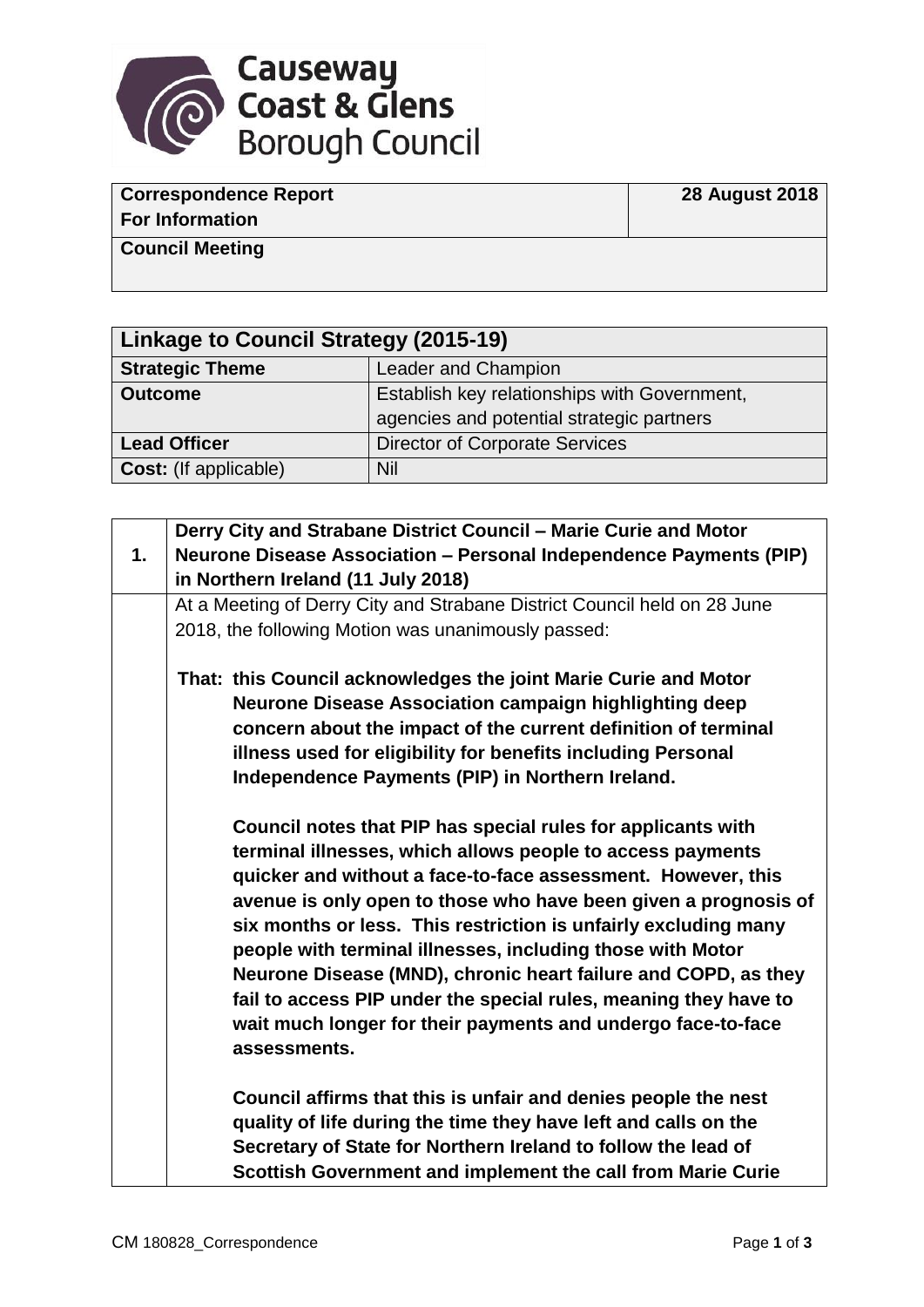|    | and the MND Association for a fairer definition of terminal illness           |
|----|-------------------------------------------------------------------------------|
|    | that is based on clinical judgement and patient need, not a time-             |
|    | restricted estimation of life expectancy.                                     |
|    |                                                                               |
|    | This Council will write to all of the other Councils in NI asking             |
|    | them to support this campaign.                                                |
|    |                                                                               |
|    | Derry City and Strabane District Council calls upon Causeway Coast and        |
|    | Glens Borough Council to support this campaign.                               |
|    | Derry City and Strabane District Council - Use of Medical Cannabis            |
| 2. | (11 July 2018)                                                                |
|    | At a Meeting of Derry city and Strabane District Council held on 28 June      |
|    | 2018, the following Motion was unanimously passed:                            |
|    |                                                                               |
|    | That: Derry City & Strabane District Council supports the use of              |
|    | Medical Cannabis when its use is assessed as beneficial to the                |
|    | wellbeing of a recipient and then prescribed by the recipient                 |
|    | patient's General Practitioner for such use.                                  |
|    |                                                                               |
|    | This Council, being particularly concerned in regard to the life              |
|    | threatening condition endured by Billy Caldwell and all others                |
|    |                                                                               |
|    |                                                                               |
|    | within the district in a similar position, therefore urges the Home           |
|    | Office to withdraw its prohibition on such Medical Cannabis and               |
|    | the Northern Ireland Department of Health to explore licensing                |
|    | options of the same. That this campaign is taken forward by all               |
|    | eleven Councils.                                                              |
|    |                                                                               |
|    | Derry City and Strabane District Council calls upon Causeway Coast and        |
|    | Glens Borough Council to support this campaign.                               |
|    |                                                                               |
| 3. | Department of Health - Annual Progress Report (10 August 2018)                |
|    | The Department of Health's Annual Progress Report 2017-18 is now available    |
|    | online at:                                                                    |
|    |                                                                               |
|    | https://www.health-ni.gov.uk/sites/default/files/publications/health/public-  |
|    | authority-annual-progress-report-2017-18.pdf                                  |
|    |                                                                               |
|    | Northern Ireland Commissioner for Children and Young People and               |
|    | <b>Local Government Policy Division (NICCY) Department for</b>                |
| 4. | <b>Communities; Community Planning Conference Report - Co-Operation</b>       |
|    | in Community Planning: Working with Children and Young People (13             |
|    | <b>August 2018)</b>                                                           |
|    | Over five years ago, the Northern Ireland Commissioner for Children and       |
|    | Young People engaged with (then DoE and now DfC) Local Government             |
|    | Policy Division (LGPD) on Community Planning as initially the legislation and |